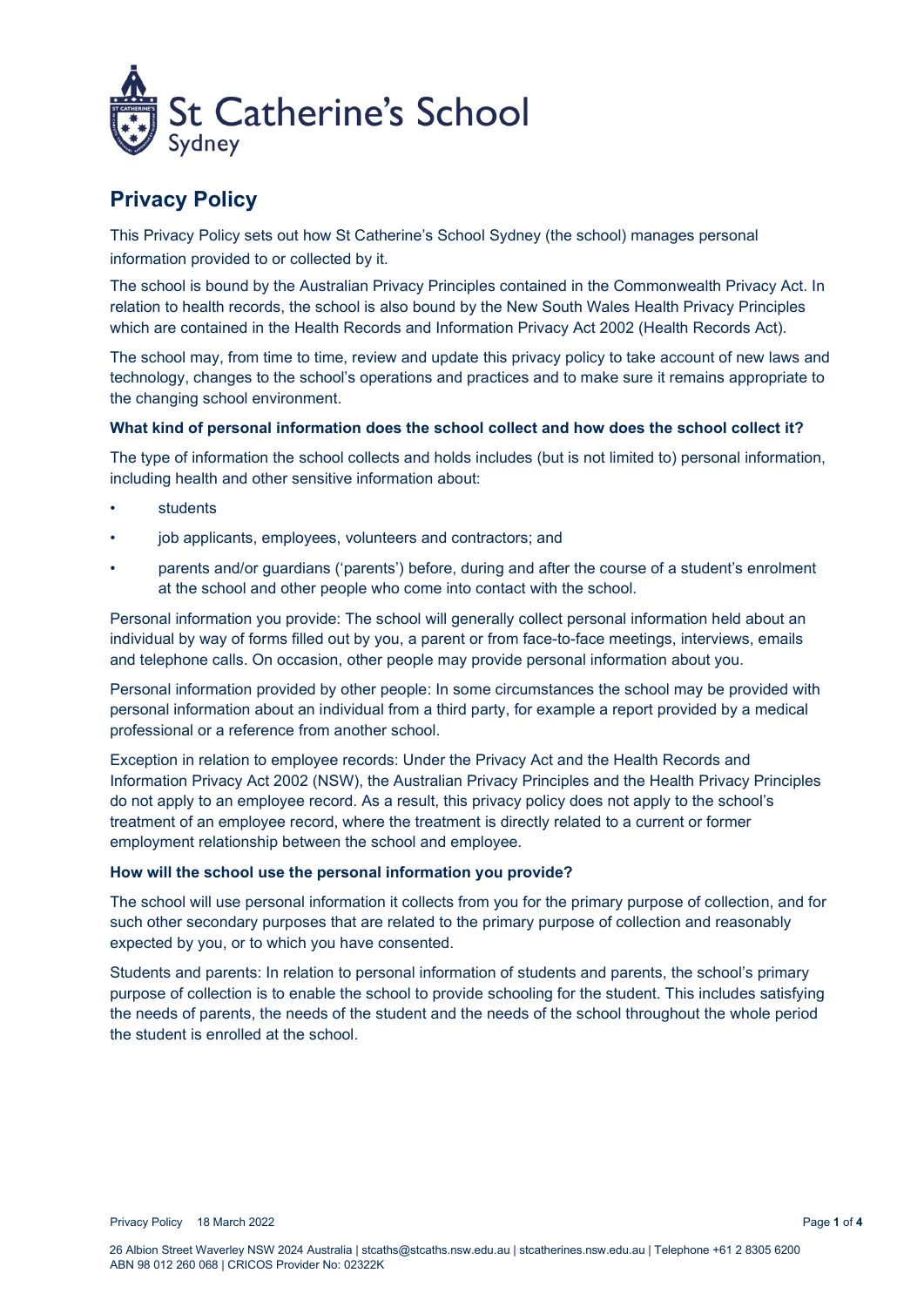

The purposes for which the school uses personal information of students and parents include:

- to keep parents informed about matters related to their child's schooling, through correspondence, newsletters and magazines
- camps (consent will be required by parent/guardian)
- day-to-day administration of the school
- looking after students' educational, social and medical wellbeing
- seeking donations and marketing for the school
- to satisfy the school's legal obligations and allow the school to discharge its duty of care.

In some cases where the school requests personal information about a student or parent, if the information requested is not provided, the school may not be able to enrol or continue the enrolment of the student or permit the student to take part in a particular activity.

Job applicants, employees, and contractors: In relation to personal information of job applicants, employees and contractors, the school's primary purpose of collection is to assess and (if successful) to engage the job applicant, or contractor, as the case may be.

The purposes for which the school uses personal information of job applicants, employees, volunteers and contractors include:

- in administering the individual's employment or contract, as the case may be
- for insurance purposes
- seeking donations and marketing for the school
- to satisfy the school's legal obligations, for example, in relation to child protection legislation.

Volunteers: The school also obtains personal information about volunteers who assist the school in its functions or conduct associated activities, such as the Old Girls' Union, to enable the school and the volunteers to work together.

Marketing and fundraising: The school treats marketing and seeking donations for the future growth and development of the school as an important part of ensuring that the school continues to provide a quality learning environment in which both students and staff thrive. Personal information held by the school may be disclosed to organisations that assist in the school's fundraising, for example, the school's Foundation or Old Girls' Union, or on occasions, external fundraising organisations.

Parents, employees, volunteers, contractors and other members of the wider school community may from time to time receive fundraising information, which may be cancelled upon request at any time. School publications, like newsletters and magazines, which include personal information, may be used for marketing purposes.

### **Who might the school disclose personal information to?**

The school may disclose personal information, including sensitive information, held about an individual to:

- another school
- government departments
- medical practitioners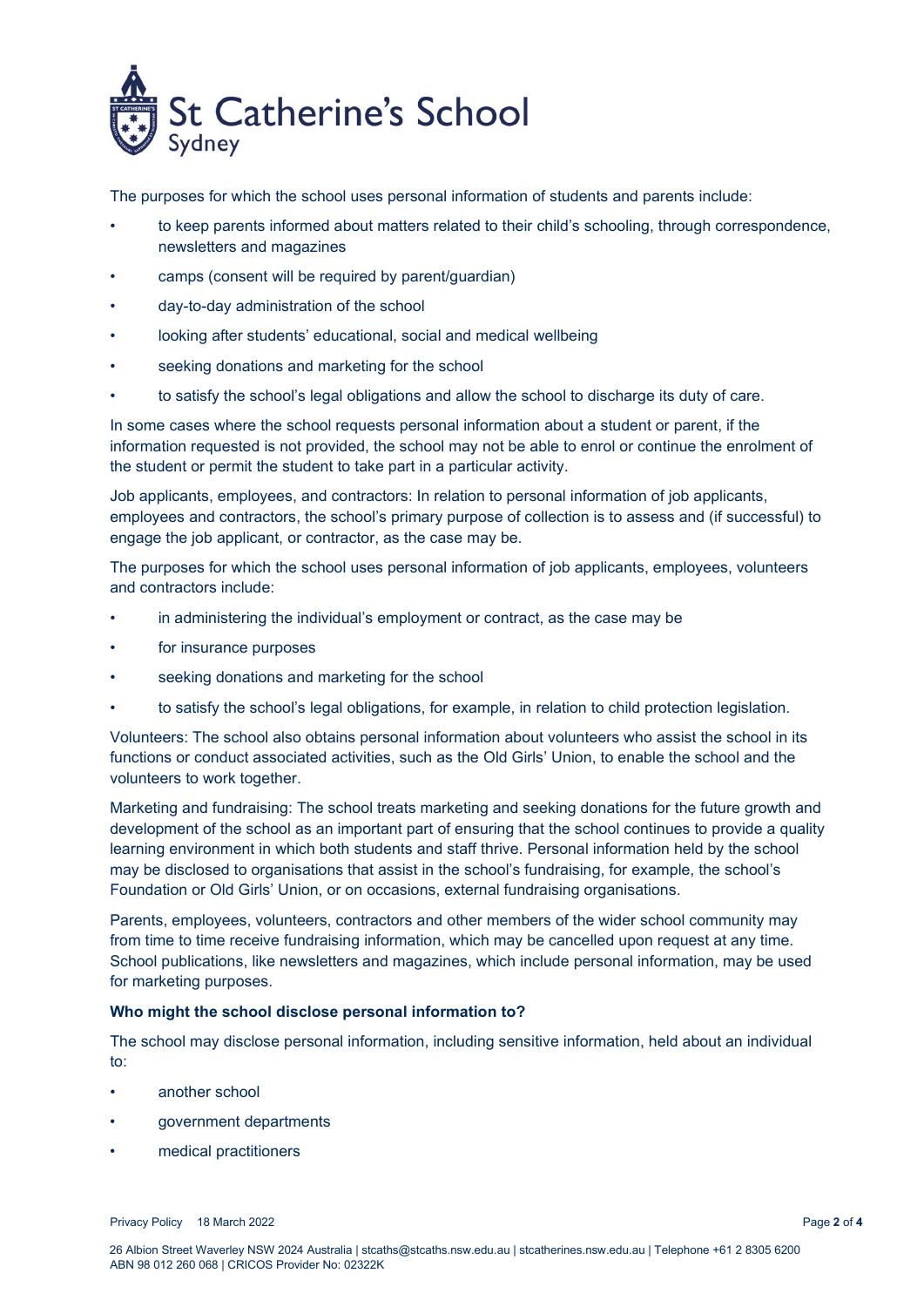

- people providing various services to the school, including, but not limited to, specialist visiting teachers, counsellors and sports coaches
- recipients of school publications such as newsletters and magazines
- parents
- anyone you authorise the school to disclose information to
- anyone to whom we are required to disclose the information to by law.

Sending information overseas: The school may disclose personal information about an individual to overseas recipients, for instance, to facilitate a school exchange or tour. However, the school will not send personal information about an individual outside Australia without:

- obtaining the consent of the individual (in some cases this consent will be implied)
- otherwise complying with the Australian Privacy Principles or other applicable privacy legislation.

The school may also store personal information in the cloud which may mean that it resides on servers which are situated outside Australia.

## **How does the school treat sensitive information?**

In referring to 'sensitive information', the school means: information relating to a person's racial or ethnic origin, political opinions, religion, trade union or other professional or trade association membership, philosophical beliefs, sexual orientation or practices or criminal record, that is also personal information; health information and biometric information about an individual.

Sensitive information will be used and disclosed only for the purpose for which it was provided or a directly related secondary purpose, unless you agree otherwise, or the use or disclosure of the sensitive information is allowed by law.

### **Management and security of personal information**

The school's employees are required to respect the confidentiality of your information and the privacy of individuals.

The school has in place steps to protect the personal information the school holds from misuse, interference and loss, unauthorised access, modification or disclosure by use of various methods including locked storage of paper records and password access rights to computerised records.

## **Access and correction of personal information**

Under the Commonwealth Privacy Act and the Health Records Act, an individual has the right to obtain access to any personal information which the school holds about them and to advise the school of any perceived inaccuracy. Students will generally be able to access and update their personal information through their parents, but older students may seek access and correction themselves.

There are some exceptions to these rights set out in the applicable legislation.

To make a request to access any personal information the school holds about you or your child, please contact the headmistress in writing. Please use headmistress@stcatherines.nsw.edu.au. The school may require you to verify your identity and specify what information you require. The school may charge a fee to cover the cost of verifying your application and locating, retrieving, reviewing and copying any material requested. If the information sought is extensive, the school will advise the likely cost in advance. If we cannot provide you with access to that information, we will provide you with written notice explaining the reasons for refusal.